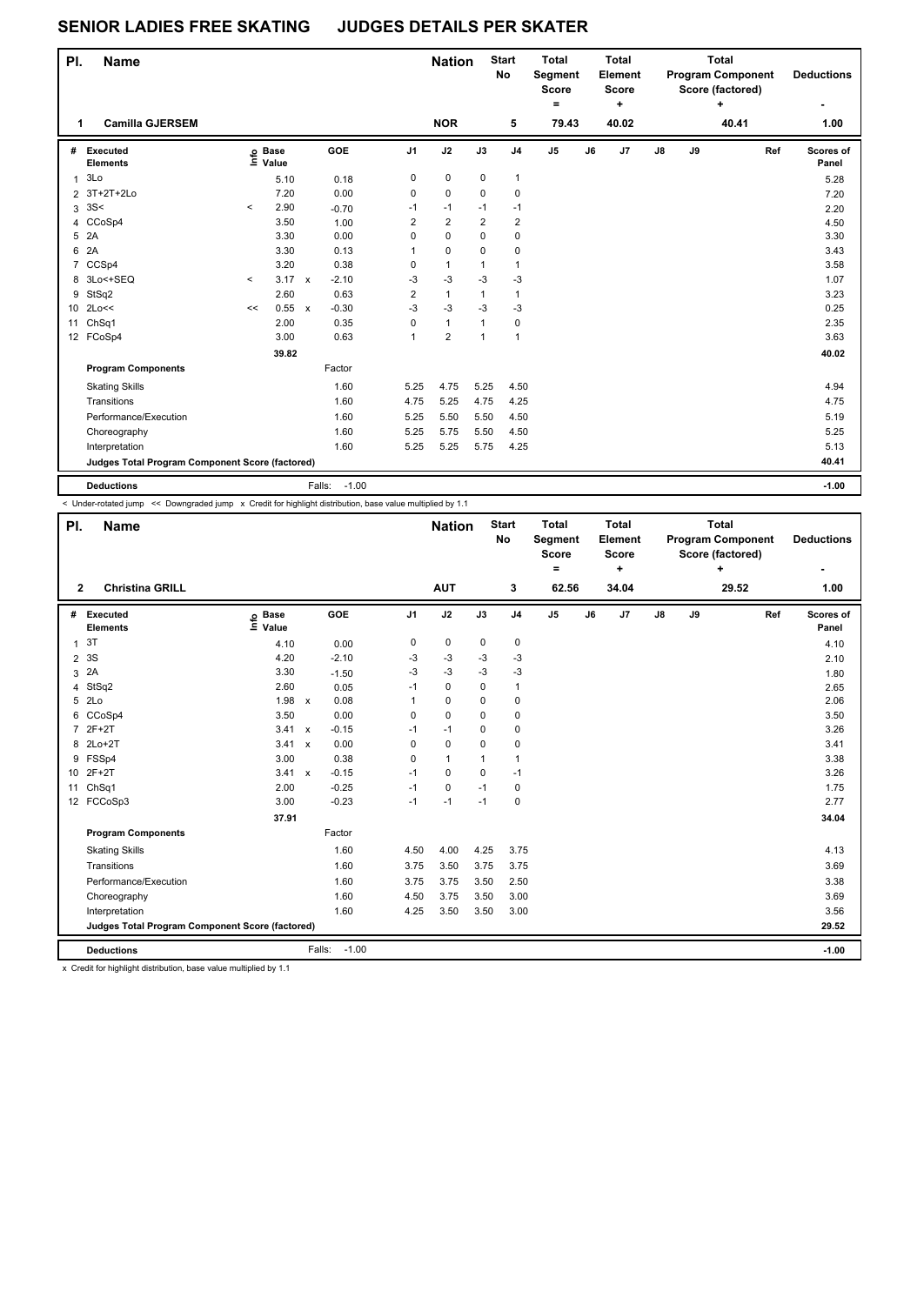## **SENIOR LADIES FREE SKATING JUDGES DETAILS PER SKATER**

| PI.            | <b>Name</b>                                     |         |                            | <b>Nation</b> |                   | <b>Start</b><br><b>No</b> | <b>Total</b><br>Segment<br><b>Score</b><br>۰ |      | <b>Total</b><br>Element<br><b>Score</b><br>٠ | <b>Total</b><br><b>Program Component</b><br>Score (factored)<br>٠ |    |                |    | <b>Deductions</b> |       |     |                    |
|----------------|-------------------------------------------------|---------|----------------------------|---------------|-------------------|---------------------------|----------------------------------------------|------|----------------------------------------------|-------------------------------------------------------------------|----|----------------|----|-------------------|-------|-----|--------------------|
| 3              | Sera VÄISTO                                     |         |                            |               |                   |                           | <b>FIN</b>                                   |      | 4                                            | 61.34                                                             |    | 26.22          |    |                   | 37.12 |     | 2.00               |
| #              | Executed<br><b>Elements</b>                     |         | e Base<br>E Value<br>Value |               | GOE               | J <sub>1</sub>            | J2                                           | J3   | J <sub>4</sub>                               | J <sub>5</sub>                                                    | J6 | J <sub>7</sub> | J8 | J9                |       | Ref | Scores of<br>Panel |
| $\mathbf{1}$   | 3F<                                             | <       | 3.70                       |               | $-2.10$           | $-3$                      | $-3$                                         | $-3$ | $-3$                                         |                                                                   |    |                |    |                   |       |     | 1.60               |
| $\overline{2}$ | 3T<                                             | $\prec$ | 2.90                       |               | $-1.40$           | $-2$                      | $-2$                                         | $-2$ | $-2$                                         |                                                                   |    |                |    |                   |       |     | 1.50               |
| 3              | LSp2                                            |         | 1.90                       |               | 0.00              | 0                         | $\mathbf 0$                                  | 0    | 0                                            |                                                                   |    |                |    |                   |       |     | 1.90               |
| 4              | StSq1                                           |         | 1.80                       |               | 0.13              | 1                         | 0                                            | 0    | 0                                            |                                                                   |    |                |    |                   |       |     | 1.93               |
|                | 5 ChSq1                                         |         | 2.00                       |               | 0.53              | 1                         | $\mathbf{1}$                                 | 1    | 0                                            |                                                                   |    |                |    |                   |       |     | 2.53               |
| 6              | 2A+2A+SEQ                                       |         | 5.81                       | $\mathsf{x}$  | 0.13              | 0                         | $\mathbf{1}$                                 | 0    | 0                                            |                                                                   |    |                |    |                   |       |     | 5.94               |
| $\overline{7}$ | 2S                                              |         | 1.43                       | $\mathsf{x}$  | 0.10              | 1                         | $\mathbf{1}$                                 | 0    | 0                                            |                                                                   |    |                |    |                   |       |     | 1.53               |
|                | 8 CCoSp3                                        |         | 3.00                       |               | 0.00              | 0                         | $\mathbf 0$                                  | 0    | 0                                            |                                                                   |    |                |    |                   |       |     | 3.00               |
| 9              | 3T<+SEQ                                         | $\prec$ | 2.55                       | $\mathsf{x}$  | $-2.10$           | $-3$                      | $-3$                                         | $-3$ | $-3$                                         |                                                                   |    |                |    |                   |       |     | 0.45               |
|                | 10 2F+2Lo<                                      | $\,<\,$ | 3.41                       | $\pmb{\chi}$  | $-0.30$           | $-1$                      | $-1$                                         | $-1$ | $-1$                                         |                                                                   |    |                |    |                   |       |     | 3.11               |
|                | 11 2Lz*+1T*                                     | $\star$ | 0.00                       |               | 0.00              |                           |                                              |      |                                              |                                                                   |    |                |    |                   |       |     | 0.00               |
|                | 12 FSSp3                                        |         | 2.60                       |               | 0.13              | 0                         | 1                                            | 0    | $\mathbf 0$                                  |                                                                   |    |                |    |                   |       |     | 2.73               |
|                |                                                 |         | 31.10                      |               |                   |                           |                                              |      |                                              |                                                                   |    |                |    |                   |       |     | 26.22              |
|                | <b>Program Components</b>                       |         |                            |               | Factor            |                           |                                              |      |                                              |                                                                   |    |                |    |                   |       |     |                    |
|                | <b>Skating Skills</b>                           |         |                            |               | 1.60              | 5.25                      | 5.00                                         | 4.75 | 4.25                                         |                                                                   |    |                |    |                   |       |     | 4.81               |
|                | Transitions                                     |         |                            |               | 1.60              | 4.50                      | 4.25                                         | 4.25 | 4.50                                         |                                                                   |    |                |    |                   |       |     | 4.38               |
|                | Performance/Execution                           |         |                            |               | 1.60              | 5.00                      | 4.75                                         | 4.50 | 4.25                                         |                                                                   |    |                |    |                   |       |     | 4.63               |
|                | Choreography                                    |         |                            |               | 1.60              | 5.00                      | 4.75                                         | 4.25 | 4.25                                         |                                                                   |    |                |    |                   |       |     | 4.56               |
|                | Interpretation                                  |         |                            |               | 1.60              | 4.75                      | 5.50                                         | 4.50 | 4.50                                         |                                                                   |    |                |    |                   |       |     | 4.81               |
|                | Judges Total Program Component Score (factored) |         |                            |               |                   |                           |                                              |      |                                              |                                                                   |    |                |    |                   |       |     | 37.12              |
|                | <b>Deductions</b>                               |         |                            |               | $-2.00$<br>Falls: |                           |                                              |      |                                              |                                                                   |    |                |    |                   |       |     | $-2.00$            |

< Under-rotated jump \* Invalid element x Credit for highlight distribution, base value multiplied by 1.1

| PI.<br><b>Name</b> |                                                 |         |                            |                           |         |                | <b>Start</b><br><b>Nation</b><br><b>No</b> |              | <b>Total</b><br>Segment<br><b>Score</b><br>۰ |                | <b>Total</b><br>Element<br><b>Score</b><br>÷ |                | <b>Total</b><br><b>Program Component</b><br>Score (factored) | <b>Deductions</b> |       |     |                    |
|--------------------|-------------------------------------------------|---------|----------------------------|---------------------------|---------|----------------|--------------------------------------------|--------------|----------------------------------------------|----------------|----------------------------------------------|----------------|--------------------------------------------------------------|-------------------|-------|-----|--------------------|
| 4                  | <b>Victoria KAFOL</b>                           |         |                            |                           |         |                | <b>AUT</b>                                 |              | $\mathbf{2}$                                 | 55.84          |                                              | 28.22          |                                                              |                   | 27.62 |     | 0.00               |
| #                  | Executed<br><b>Elements</b>                     |         | e Base<br>E Value<br>Value |                           | GOE     | J <sub>1</sub> | J2                                         | J3           | J <sub>4</sub>                               | J <sub>5</sub> | J6                                           | J <sub>7</sub> | J8                                                           | J9                |       | Ref | Scores of<br>Panel |
| $\mathbf{1}$       | 2Lo                                             |         | 1.80                       |                           | 0.15    | $\mathbf{1}$   | $\mathbf{1}$                               | $\mathbf 0$  | $\mathbf 0$                                  |                |                                              |                |                                                              |                   |       |     | 1.95               |
|                    | $2$ 2A <<                                       | <<      | 1.10                       |                           | $-0.60$ | $-3$           | $-3$                                       | $-3$         | $-3$                                         |                |                                              |                |                                                              |                   |       |     | 0.50               |
|                    | 3 FCCoSp4                                       |         | 3.50                       |                           | 0.13    | 0              | $\mathbf{1}$                               | $\mathbf 0$  | $\mathbf 0$                                  |                |                                              |                |                                                              |                   |       |     | 3.63               |
| 4                  | 2Lo                                             |         | 1.80                       |                           | 0.30    | 1              | $\mathbf{1}$                               | $\mathbf{1}$ | $\mathbf{1}$                                 |                |                                              |                |                                                              |                   |       |     | 2.10               |
| 5                  | $2F+2Lo$                                        |         | 3.60                       |                           | $-0.08$ | 0              | 0                                          | $-1$         | 0                                            |                |                                              |                |                                                              |                   |       |     | 3.52               |
| 6                  | 1Lo                                             |         | 0.55                       | $\boldsymbol{\mathsf{x}}$ | $-0.03$ | $-1$           | 0                                          | $\mathbf 0$  | $\mathbf 0$                                  |                |                                              |                |                                                              |                   |       |     | 0.52               |
| $\overline{7}$     | 2F+2Lo+2Lo                                      |         | 5.94                       | $\mathsf{x}$              | $-0.08$ | $-1$           | $\mathbf 0$                                | 0            | $\mathbf 0$                                  |                |                                              |                |                                                              |                   |       |     | 5.86               |
| 8                  | StSq2                                           |         | 2.60                       |                           | $-0.08$ | $-1$           | 0                                          | 0            | $\mathbf 0$                                  |                |                                              |                |                                                              |                   |       |     | 2.52               |
| 9                  | ChSq1                                           |         | 2.00                       |                           | 0.00    | 0              | 0                                          | $\Omega$     | $\mathbf 0$                                  |                |                                              |                |                                                              |                   |       |     | 2.00               |
| 10                 | FCSp2                                           |         | 2.30                       |                           | $-0.23$ | $-2$           | $\mathbf 0$                                | $-1$         | 0                                            |                |                                              |                |                                                              |                   |       |     | 2.07               |
| 11                 | 2Lo<                                            | $\prec$ | 1.43                       | $\boldsymbol{\mathsf{x}}$ | $-0.38$ | $-1$           | $-2$                                       | $-1$         | $-1$                                         |                |                                              |                |                                                              |                   |       |     | 1.05               |
|                    | 12 CCoSp2                                       |         | 2.50                       |                           | 0.00    | $\Omega$       | $\Omega$                                   | $\Omega$     | $\mathbf 0$                                  |                |                                              |                |                                                              |                   |       |     | 2.50               |
|                    |                                                 |         | 29.12                      |                           |         |                |                                            |              |                                              |                |                                              |                |                                                              |                   |       |     | 28.22              |
|                    | <b>Program Components</b>                       |         |                            |                           | Factor  |                |                                            |              |                                              |                |                                              |                |                                                              |                   |       |     |                    |
|                    | <b>Skating Skills</b>                           |         |                            |                           | 1.60    | 4.25           | 3.50                                       | 3.50         | 3.50                                         |                |                                              |                |                                                              |                   |       |     | 3.69               |
|                    | Transitions                                     |         |                            |                           | 1.60    | 4.00           | 3.00                                       | 3.25         | 3.25                                         |                |                                              |                |                                                              |                   |       |     | 3.38               |
|                    | Performance/Execution                           |         |                            |                           | 1.60    | 3.75           | 3.00                                       | 3.25         | 3.00                                         |                |                                              |                |                                                              |                   |       |     | 3.25               |
|                    | Choreography                                    |         |                            |                           | 1.60    | 4.25           | 3.50                                       | 3.25         | 3.25                                         |                |                                              |                |                                                              |                   |       |     | 3.56               |
|                    | Interpretation                                  |         |                            |                           | 1.60    | 4.00           | 3.00                                       | 3.50         | 3.00                                         |                |                                              |                |                                                              |                   |       |     | 3.38               |
|                    | Judges Total Program Component Score (factored) |         |                            |                           |         |                |                                            |              |                                              |                |                                              |                |                                                              |                   |       |     | 27.62              |
|                    | <b>Deductions</b>                               |         |                            |                           |         |                |                                            |              |                                              |                |                                              |                |                                                              |                   |       |     | 0.00               |

< Under-rotated jump << Downgraded jump x Credit for highlight distribution, base value multiplied by 1.1